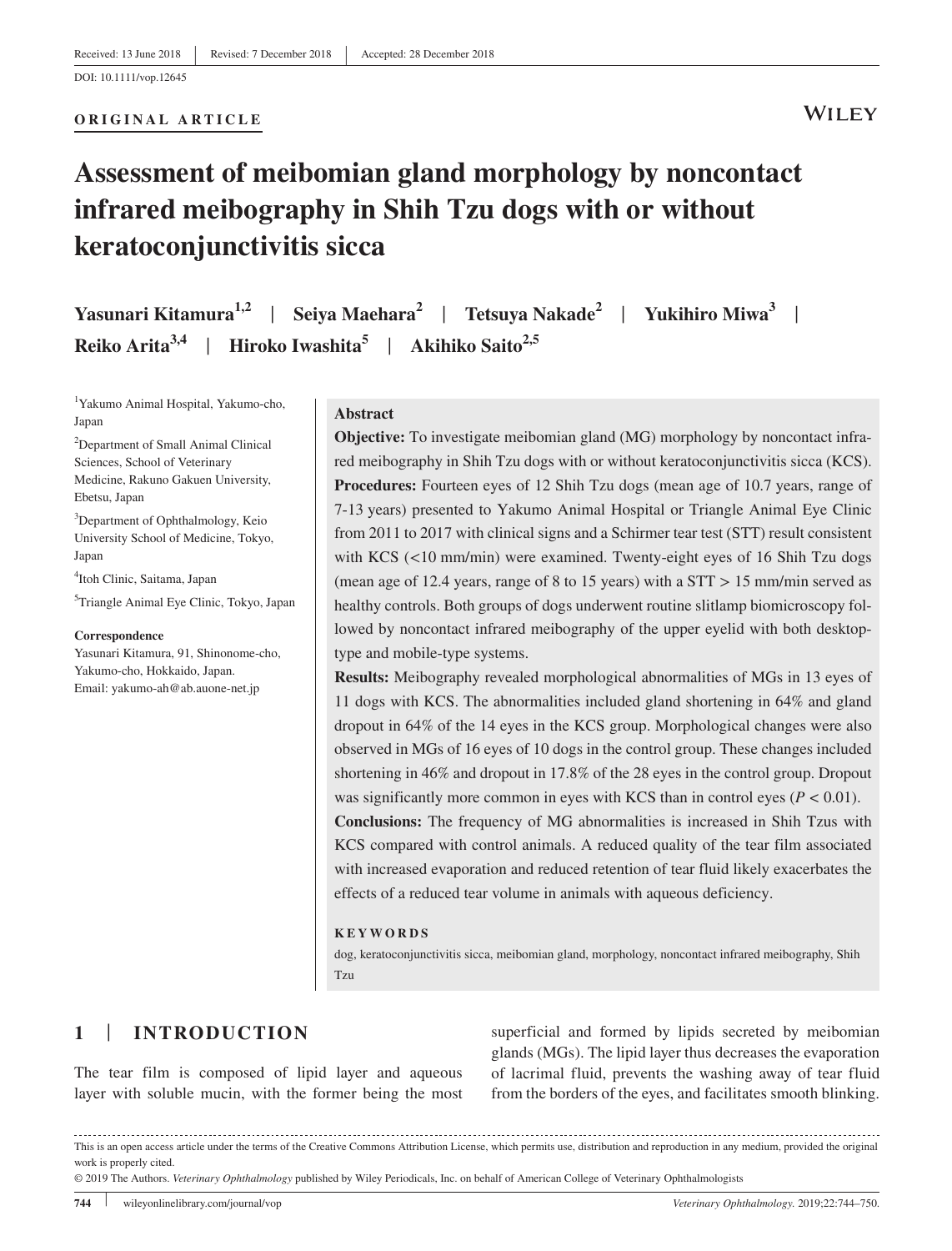If the conjunctiva is not pigmented, the morphology of MGs can be assessed by observation of the gland orifices with a slitlamp; however, we have limited information by slitlamp examination. In the clinical setting, the development of noncontact infrared meibography that allows the noninvasive observation of MGs has greatly facilitated the evaluation of gland morphology in humans.<sup>1</sup> The observation of MGs by noncontact infrared meibography is based on illumination of the tarsal plate with infrared light. The main abnormalities of MG morphology revealed by infrared meibography we considered include cystic dilatation, ductal openings occlusion or retroplacement, gland shortening (partial loss), and dropout (complete loss). Both desktop and portable noncontact infrared meibography systems are now available and are applied clinically to patients of all ages.<sup>1,2</sup> In addition to their clinical use, these meibography systems have been applied to studies of age-related changes in MG morphology<sup>1</sup> and of the relation between various eye diseases and MG abnormalities. $3-7$ 

In the field of veterinary ophthalmology, we have previously examined morphological changes in canine MGs using noncontact infrared meibography as well as performed histological analysis for areas in which the morphological changes were observed.<sup>8</sup> We found that the prevalence of gland shortening and dropout identified by meibography tended to increase with age. Furthermore, the histopathologic findings for the sites of MG abnormalities included ductal dilatation and gland tissue breakdown. The morphological changes of MGs detected by meibography thus appeared to be related to histological findings. The relation between ocular surface disease and meibographic findings in dogs has remained unclear, however. We have therefore now examined quantitative changes in lacrimal fluid and morphological changes of MGs in dogs with keratoconjunctivitis sicca (KCS).

## **2** | **MATERIALS AND METHODS**

The study sample included 14 eyes of 12 Shih Tzu dogs aged 7‐13 years (mean of 10.7 years) that presented at Yakumo Animal Hospital or Triangle Animal Eye Clinic between November 2011 and January 2017. The age, sex, and findings at initial examination for each animal are presented in Table 1. The 14 eyes were diagnosed with KCS on the basis of clinical symptoms including purulent mucinous discharge, conjunctival hyperemia, and keratitis as well as a Schirmer tear test (STT) (Schering‐Plough Animal Health) value of ≤10 mm/min. In addition, 28 eyes of 16 Shih Tzu dogs (aged 8‐15 years, with a mean of 12.4 years) without marked symptoms of the cornea and conjunctiva and with a STT > 15 mm/ min were included as a control group. Ophthalmologic tests included an eye examination with a slitlamp, ocular tonometry, and fluorescein staining of the cornea. The morphology of MGs was observed from the conjunctival side, with the upper eyelid rotated outward, with the use of noncontact infrared meibography systems (Topcon BG‐4M and Japan Focus Meibopen). The lower eyelids were not examined because the strong pressure required to turn them outward could have caused pain to the animals. Shortening and dropout were scored using the following grades for upper eyelid: 0 (no loss or shortening of meibomian glands), 1(area loss or shortening was less than one third of the total meibomian glands), 2 (area loss or shortening was between one third and two thirds), 3 (area loss was more than two thirds). Signs of ocular inflammation (corneal vascularization, pigmentation) recorded if present. Corneal vascularization was classified in 4 grades as follows: 0(no vessel), 1(mild superficial vascularization visible with slitlamp), 2 (moderate superficial vascularization visible with naked eyes), 3 (severe vascularization of entire cornea). Corneal pigmentation was graded as follows 0 (no pigment), 1 (slight: partial pigmentation), 2 (marked: extensive pigmentation).

The prevalence of MG shortening and dropout detected by meibography was determined for both groups, and the differences in these findings between the two groups were assessed with Fisher's exact test. A *P* value of <0.05 was considered statistically significant.

## **3** | **RESULTS**

The KCS group included 14 eyes of 12 dogs with a low STT value  $\leq 10$  mm/min, mean  $\pm$  SD of 6.0  $\pm$  2.1 mm/min, and the control group included 28 eyes of 16 dogs with a normal STT value  $\geq$ 15 mm/min, mean  $\pm$  SD of 20.7  $\pm$  2.4 mm/min). The findings for each eye are presented in Table 1. The KCS group included 4 intact males, 1 neutered male, 3 intact females, and 4 spayed females. The control group included 5 intact males, 3 neutered males, 4 intact females, and 4 spayed females. Examination of all eyes with both desktop and mobile noncontact infrared meibography systems was achieved by manual restraint of each animal (Figure 1). As we found previously, <sup>8</sup> MGs were observed clearly by noncontact infrared meibography. Moreover, morphological abnormalities of MGs including shortening and dropout were also detected by noncontact infrared meibography (Figures 2, 3). In the KCS group, 13 of the 14 eyes showed abnormal meibography findings, with eight eyes manifesting grade 1 shortening and one eyes showing grade 2 shortening and nine eyes manifesting dropout of grade 1(Table 1). On the other hand, in the control group, morphological abnormalities were detected in 16 of the 28 eyes, with grade 1 shortening being apparent in 13 eyes and dropout in five eyes. The prevalence of dropout in the KCS group was significantly higher than that in the control group ( $P < 0.01$ ) (Figure 4). Both types of meibography system applied yielded identical results.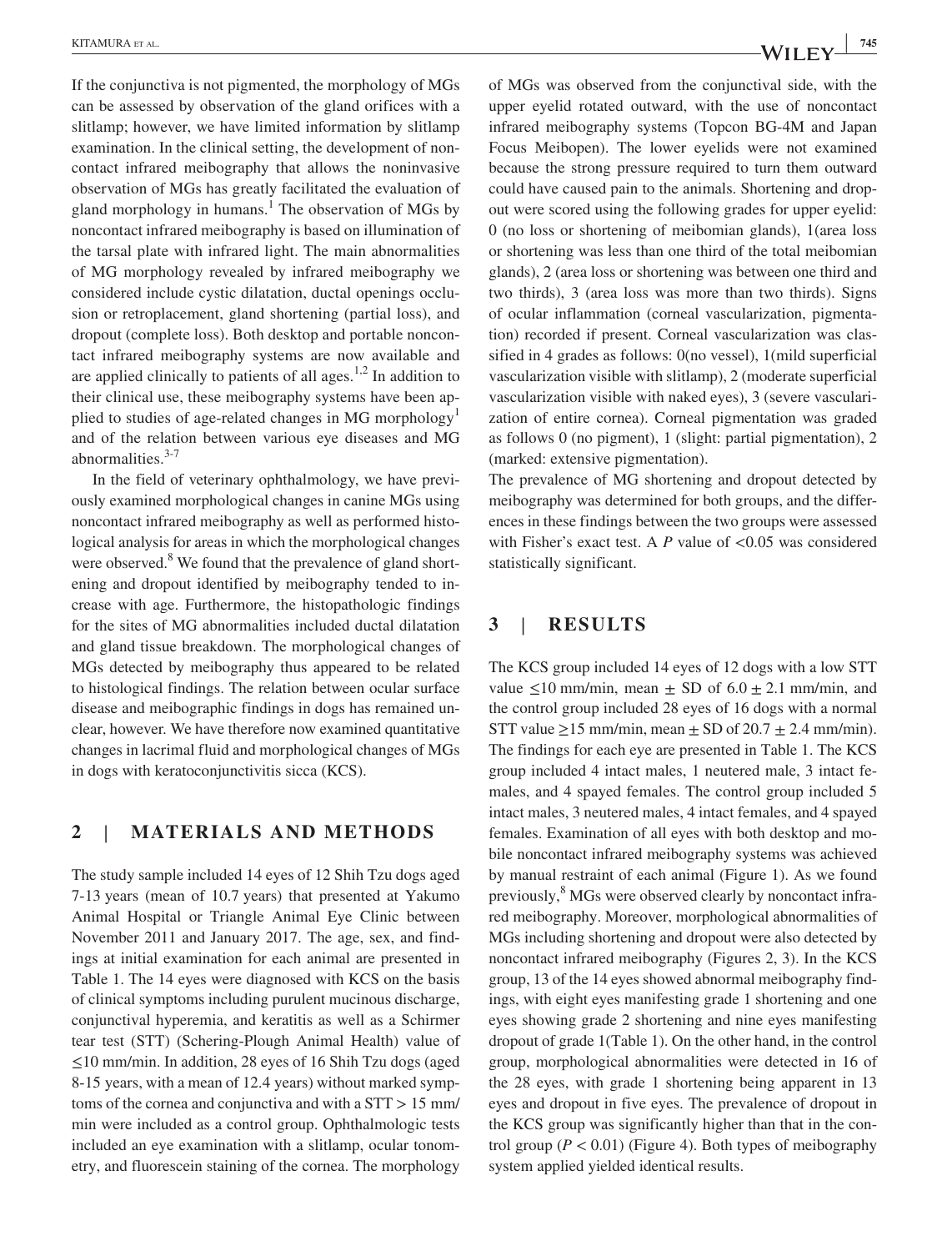| 746<br>$\mathbf{M}$<br>- | $\mathbf{R}$<br>$A$ $V$ $I$ $I$ |  |
|--------------------------|---------------------------------|--|
|                          |                                 |  |

**TABLE 1** The different breeds, gender, age, and eye condition of each dog investigated

|                  | Age<br>(years)   | Gender                 | Eye       | <b>Schirmer</b><br>(mm/min) | <b>Condition</b> | Meibography<br>shortening | Meibography<br>dropout | <b>Corneal</b><br>vascularization | <b>Corneal</b><br>pigmentation |
|------------------|------------------|------------------------|-----------|-----------------------------|------------------|---------------------------|------------------------|-----------------------------------|--------------------------------|
| $\mathbf{1}$     | $\boldsymbol{7}$ | Neutered<br>Female     | $OD$      | $10\,$                      | <b>KCS</b>       | $\,1$                     | $\mathbf{1}$           | $\sqrt{2}$                        | $\overline{c}$                 |
| $\sqrt{2}$       | $12\,$           | Female                 | <b>OS</b> | $\boldsymbol{7}$            | <b>KCS</b>       | $\mathbf{1}$              | $\boldsymbol{0}$       | $\sqrt{2}$                        | $\sqrt{2}$                     |
| $\mathfrak{Z}$   | $10\,$           | Female                 | <b>OS</b> | $\sqrt{5}$                  | <b>KCS</b>       | $\mathbf{1}$              | $\mathbf{1}$           | $\mathfrak{Z}$                    | $\overline{c}$                 |
| $\overline{4}$   | 10               | Male                   | $\rm OD$  | $\boldsymbol{7}$            | <b>KCS</b>       | $\,1$                     | $1\,$                  | $\sqrt{3}$                        | $\boldsymbol{0}$               |
| 5                | $\overline{9}$   | Male                   | <b>OS</b> | $\sqrt{6}$                  | KCS              | $\,1$                     | $\mathbf{1}$           | $\mathbf{1}$                      | $\sqrt{2}$                     |
| 6                | $10\,$           | $\rm Male$             | OD        | $\sqrt{6}$                  | KCS              | $\boldsymbol{0}$          | $1\,$                  | $\sqrt{2}$                        | $\boldsymbol{0}$               |
| 6                | $10\,$           | Male                   | <b>OS</b> | $\sqrt{6}$                  | KCS              | $\boldsymbol{0}$          | $\mathbf{1}$           | $\sqrt{2}$                        | $\boldsymbol{0}$               |
| $\tau$           | $11\,$           | Female                 | <b>OS</b> | $\sqrt{5}$                  | <b>KCS</b>       | $\,1$                     | $\mathbf{1}$           | $\sqrt{2}$                        | $\sqrt{2}$                     |
| $8\,$            | 13               | Neutered<br>Female     | $OD$      | $\sqrt{5}$                  | KCS              | $\boldsymbol{0}$          | $\mathbf{1}$           | $\mathfrak{Z}$                    | $\mathbf{1}$                   |
| $\, 8$           | 13               | Neutered<br>Female     | $\rm OD$  | $\sqrt{5}$                  | <b>KCS</b>       | $\boldsymbol{0}$          | $\mathbf{1}$           | $\sqrt{2}$                        | $\boldsymbol{0}$               |
| $\boldsymbol{9}$ | $12\,$           | Neutered<br>Female     | $OD$      | $\sqrt{6}$                  | KCS              | $\boldsymbol{0}$          | $\boldsymbol{0}$       | $\sqrt{2}$                        | $\boldsymbol{0}$               |
| $10\,$           | $11\,$           | Neutered<br>$\rm Male$ | $\rm OS$  | $\sqrt{6}$                  | $\rm KCS$        | $\,1\,$                   | $\boldsymbol{0}$       | $\mathbf{1}$                      | $\sqrt{2}$                     |
| 11               | $12\,$           | $\rm Male$             | <b>OS</b> | $\mathfrak{Z}$              | <b>KCS</b>       | $\sqrt{2}$                | $\boldsymbol{0}$       | $\sqrt{2}$                        | $\boldsymbol{0}$               |
| $12\,$           | 10               | Neutered<br>Female     | <b>OS</b> | $\mathfrak{Z}$              | <b>KCS</b>       | $\,1$                     | $\boldsymbol{0}$       | $\,1\,$                           | $\sqrt{2}$                     |
| 13               | 15               | Male                   | <b>OD</b> | 21                          | Normal           | $\boldsymbol{0}$          | $\mathbf{1}$           | $\boldsymbol{0}$                  | $\mathbf{1}$                   |
| 13               | $15\,$           | $\rm Male$             | <b>OS</b> | $20\,$                      | Normal           | $\,1$                     | $\boldsymbol{0}$       | $\boldsymbol{0}$                  | $\,1$                          |
| 14               | 15               | Male                   | $OD$      | $22\,$                      | Normal           | $\boldsymbol{0}$          | $\boldsymbol{0}$       | $\boldsymbol{0}$                  | $\boldsymbol{0}$               |
| 15               | 13               | Female                 | <b>OS</b> | $22\,$                      | Normal           | $\mathbf{1}$              | $\boldsymbol{0}$       | $\boldsymbol{0}$                  | $\boldsymbol{0}$               |
| 16               | $\boldsymbol{9}$ | Female                 | <b>OD</b> | $20\,$                      | Normal           | $\boldsymbol{0}$          | $\boldsymbol{0}$       | $\boldsymbol{0}$                  | $\boldsymbol{0}$               |
| 16               | $\boldsymbol{9}$ | Female                 | <b>OS</b> | $18\,$                      | Normal           | $\boldsymbol{0}$          | $\boldsymbol{0}$       | $\boldsymbol{0}$                  | $\boldsymbol{0}$               |
| $17\,$           | 13               | Neutered<br>Female     | $\rm OD$  | $20\,$                      | $\mbox{Normal}$  | $\boldsymbol{0}$          | $\boldsymbol{0}$       | $\boldsymbol{0}$                  | $\,1$                          |
| 17               | 13               | Neutered<br>Female     | <b>OS</b> | $20\,$                      | Normal           | $\boldsymbol{0}$          | $\boldsymbol{0}$       | $\boldsymbol{0}$                  | $\,1$                          |
| $18\,$           | $\boldsymbol{9}$ | Neutered<br>Female     | $OD$      | $20\,$                      | Normal           | $\boldsymbol{0}$          | $\boldsymbol{0}$       | $\boldsymbol{0}$                  | $\boldsymbol{0}$               |
| 19               | $\boldsymbol{9}$ | Neutered<br>Male       | $\rm OD$  | $20\,$                      | Normal           | $\boldsymbol{0}$          | $\boldsymbol{0}$       | $\boldsymbol{0}$                  | $\boldsymbol{0}$               |
| 20               | 12               | Neutered<br>Male       | $\rm OD$  | $25\,$                      | Normal           | $\,1\,$                   | $\boldsymbol{0}$       | $\boldsymbol{0}$                  | $\mathbf{1}$                   |
| $20\,$           | $12\,$           | Neutered<br>Male       | $\rm OS$  | $25\,$                      | Normal           | $\,1$                     | $\boldsymbol{0}$       | $\boldsymbol{0}$                  | $\mathbf{1}$                   |
| 21               | $11\,$           | Neutered<br>Female     | <b>OD</b> | $20\,$                      | Normal           | $\,1$                     | $\boldsymbol{0}$       | $\boldsymbol{0}$                  | $\boldsymbol{0}$               |
| $21\,$           | $11\,$           | Neutered<br>Female     | <b>OS</b> | $20\,$                      | Normal           | $\,1$                     | $\boldsymbol{0}$       | $\boldsymbol{0}$                  | $\boldsymbol{0}$               |
| $22\,$           | $11\,$           | Neutered<br>Female     | $\rm OD$  | 19                          | Normal           | $\,1$                     | $\boldsymbol{0}$       | $\boldsymbol{0}$                  | $\boldsymbol{0}$               |
| $22\,$           | 11               | Neutered<br>Female     | $\rm OS$  | $23\,$                      | Normal           | $\mathbf{1}$              | $\boldsymbol{0}$       | $\boldsymbol{0}$                  | $\boldsymbol{0}$               |

*(Continues)*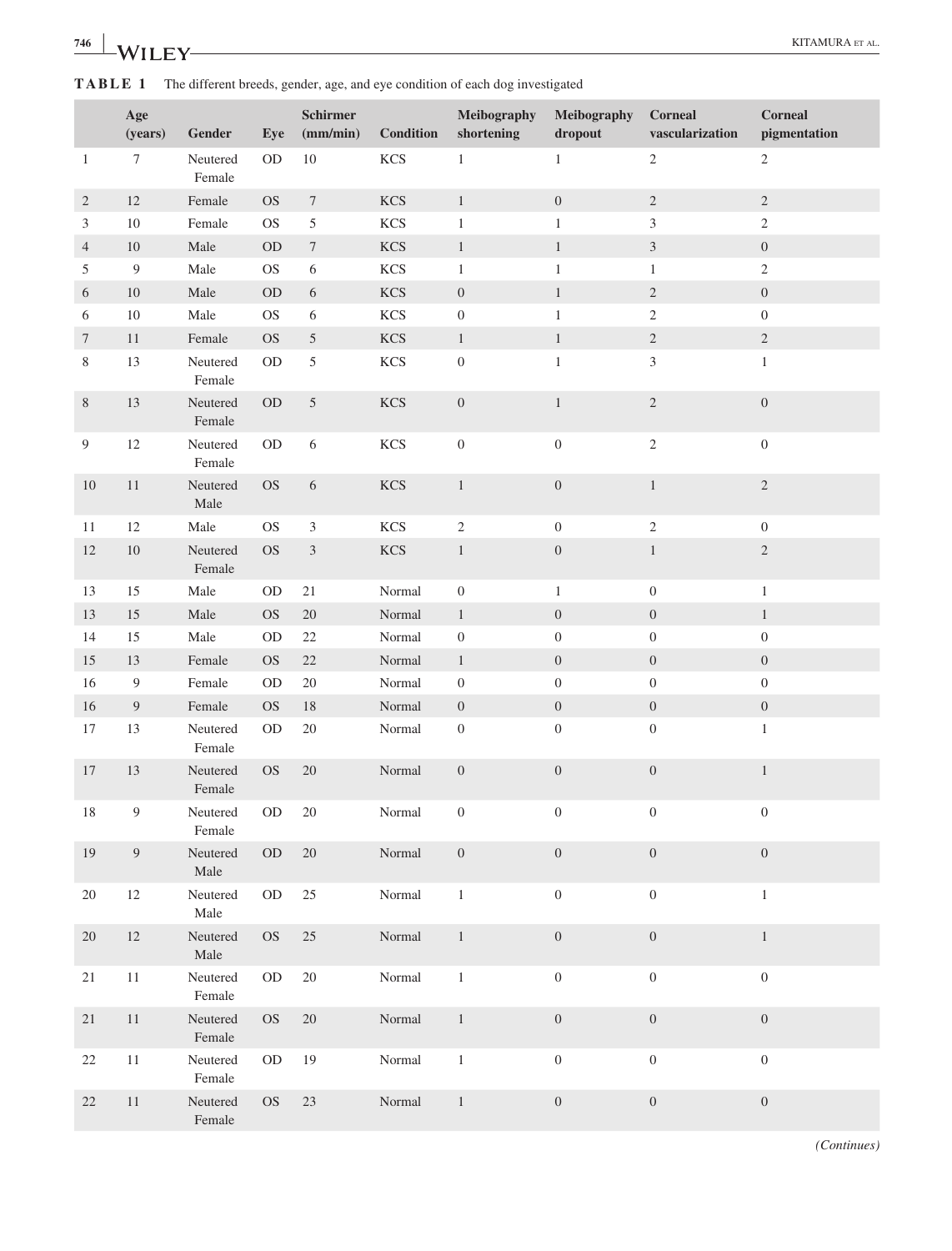### **TABLE 1** (Continued)

| $A$ <b>D</b> $E$ $I$ (Community) |                |                  |           |                             |                  |                                  |                               |                                   |                                |
|----------------------------------|----------------|------------------|-----------|-----------------------------|------------------|----------------------------------|-------------------------------|-----------------------------------|--------------------------------|
|                                  | Age<br>(years) | <b>Gender</b>    | Eye       | <b>Schirmer</b><br>(mm/min) | <b>Condition</b> | <b>Meibography</b><br>shortening | <b>Meibography</b><br>dropout | <b>Corneal</b><br>vascularization | <b>Corneal</b><br>pigmentation |
| 23                               | 11             | Male             | <b>OD</b> | 20                          | Normal           |                                  | $\theta$                      | $\overline{0}$                    | $\overline{0}$                 |
| 23                               | 11             | Male             | <b>OS</b> | 25                          | Normal           | $\mathbf{0}$                     | $\overline{0}$                | $\theta$                          | $\boldsymbol{0}$               |
| 24                               | 11             | Female           | <b>OD</b> | -18                         | Normal           | $\mathbf{0}$                     | $\theta$                      | $\overline{0}$                    | $\overline{0}$                 |
| 24                               | 11             | Female           | <b>OS</b> | 20                          | Normal           | $\mathbf{0}$                     |                               | $\theta$                          | $\boldsymbol{0}$               |
| 25                               | 12             | Neutered<br>Male | OD.       | 20                          | Normal           | $\mathbf{0}$                     | $\theta$                      | $\theta$                          | $\overline{0}$                 |
| 25                               | 12             | Neutered<br>Male | <b>OS</b> | -18                         | Normal           | $\overline{0}$                   | $\overline{0}$                | $\Omega$                          | $\overline{0}$                 |

26 10 Female OD 20 Normal 1 0 0 0 0 26 10 Female OS 20 Normal 1 1 0 0 0 27 8 Male OD 20 Normal 0 1 0 0 27 8 Male OS 20 Normal 0 0 0 0 0 0 28 11 Male OD 22 Normal 1 0 0 0 0 28 11 Male OS 23 Normal 1 0 0 0 0

## **4** | **DISCUSSION**

MGs are sebaceous glands located in the tarsal plate of the upper and lower eyelids, and lipids secreted by MGs form the lipid layer of the tear film. Given that it is difficult to evaluate the oily layer of the tear film in veterinary ophthalmologic practice, MGs in dogs are usually examined with the use of a slitlamp to detect obstruction of gland orifices running along the limbus palpebralis as well as to determine the transparency and viscosity of the glandular lipid secreted in response to the application of pressure.<sup>9</sup> Although a method based on measurement of the basal secretion volume of lipids with the use of a meibometer has been described as a functional test of MGs in dogs,<sup>10</sup> problems regarding the reproducibility of such measurements have prevented the widespread application of this method.<sup>11</sup> In addition, the observation of MG morphology by conventional meibography, in which the light source probe is placed in direct contact with the skin side of the eyelids, $12-14$  has not been widely adopted in veterinary ophthalmologic practice. In the present study, by manually restraining the head, we were able to rapidly examine MGs in the upper eyelids of Shih Tzu dogs with the use of both desktop and mobile types of noncontact infrared meibography system. The quality of MG images provided by portable meibography systems has previously been found to be similar to that of those acquired by desktop-type systems, $2$  and we were able to clearly observe MG structure with both systems. Our results thus suggest that noninvasive infrared meibography is readily applicable to dogs and could be incorporated into routine ophthalmologic testing. In human medicine, noncontact meibography is used to subjectively assess MG morphology, so the area of MG loss on images is quantified. This facilitates

the diagnosis of MG dysfunction (MGD) and ocular surface disease. Arita et al used a 4‐point scale from 0 to 3 points to grade the extent of MG loss in the upper and lower eyelids, resulting in what they termed the  $MG$  score.<sup>1</sup> In veterinary medicine, there appear to be no studies that have described the grading of meibography images. In our study, we used noncontact meibography and the scoring system of Arita et al to grade meibography images in order to assess changes in MG morphology in dogs with or without KCS.

We compared abnormal morphological findings of MGs between dogs with KCS and control animals. We thus found that the prevalence of MG dropout was significantly higher in eyes of the KCS group than in those of the control group. We previously applied noncontact infrared meibography to examine the morphology of MGs in apparently healthy Shih Tzu dogs aged from  $4$  months to 15 years.<sup>8</sup> We divided the dogs into 3 groups on the basis of age  $\lt$ 3 years old (young group), 3‐10 years old (middle‐aged group), or >10 years old (elderly group)—and we found that the prevalence of MG abnormalities was significantly higher in the elderly group than in the young group, suggesting that morphological abnormalities of MGs increase with age. In the present study, given that the mean age of dogs in both the KCS and control groups was >10 years, age may have contributed to the MG morphological abnormalities observed in both groups. However, the significantly higher prevalence of gland dropout in the KCS group suggested that the pathology of KCS might also have adversely affected MG morphology.

Arita et al reported that the MG score of patients with MGD increases with age.<sup>1</sup> Thus, complete or partial loss of the MGs would presumably be readily evident as an extensive change in MG morphology in patients with KCS. However, 12 eyes of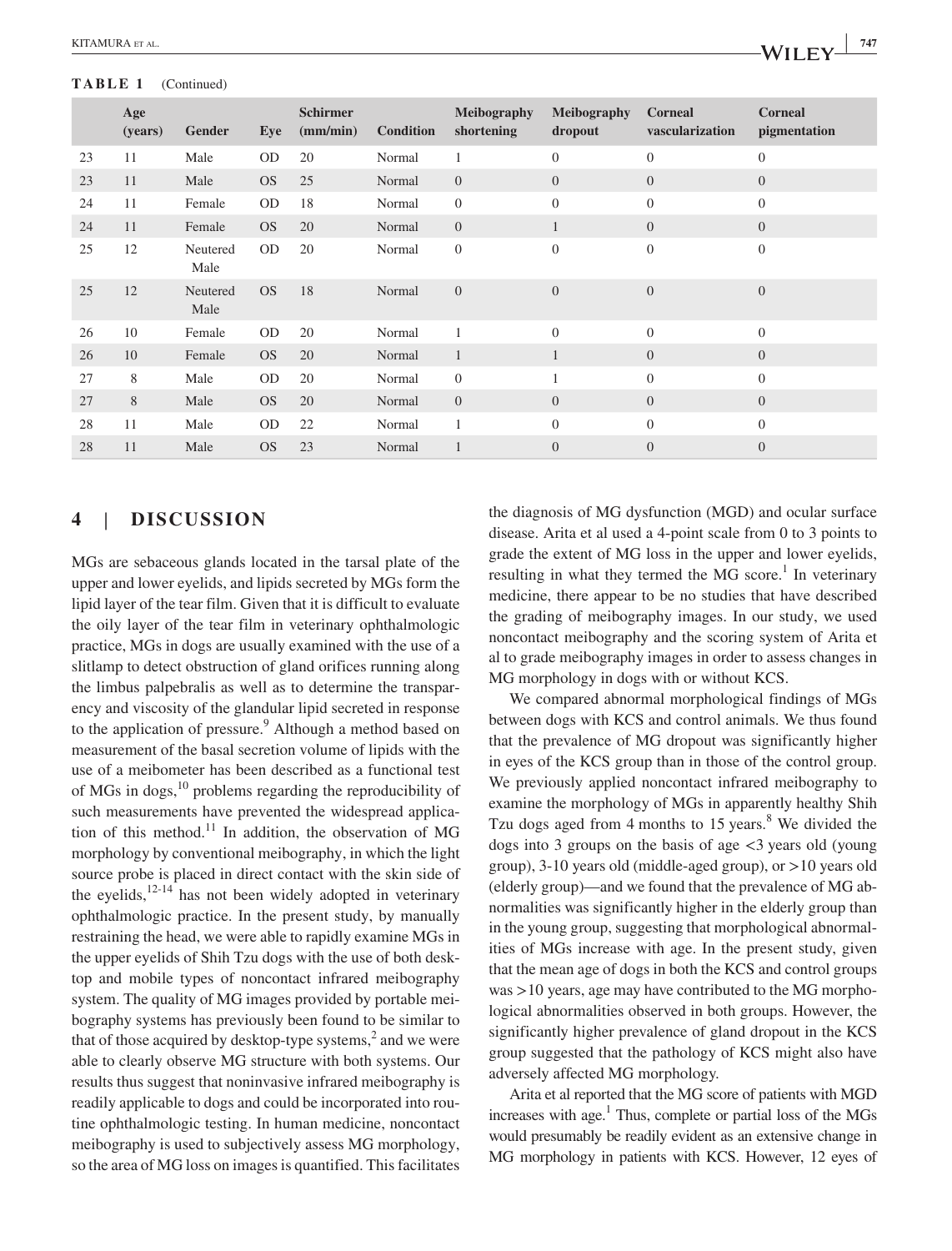

**FIGURE 1** Examination of a Shih Tzu dog with a desktop meibography system (A) and portable meibography (B). The dog was placed on an examination table, and the upper eyelids were rotated outward

**FIGURE 2** Eyelid and meibographic findings for a dog of control group. Slitlamp findings of the externally rotated eyelid. (A) MG are not apparent. Meibographic findings using desktop meibography. (B) MG can be clearly observed (arrows). Corneal and meibographic findings for a dog of KCS group Extensive corneal vascularization (C), as well as meibographic findings (D) using portable type meibography, shortening findings (arrow head) are apparent

**FIGURE 3** Corneal and meibographic findings for two animals of the KCS group. Extensive corneal pigmentation and vascularization, (A) as well as meibographic findings using desktop‐type meibography of gland dropout (area surrounded by dotted line) and shortening (arrowheads) (B) are apparent. Corneal vascularization (C) and the meibographic finding using desktop‐ type meibography of gland dropout (area surrounded by the solid line) in the center of the eyelid (D) are apparent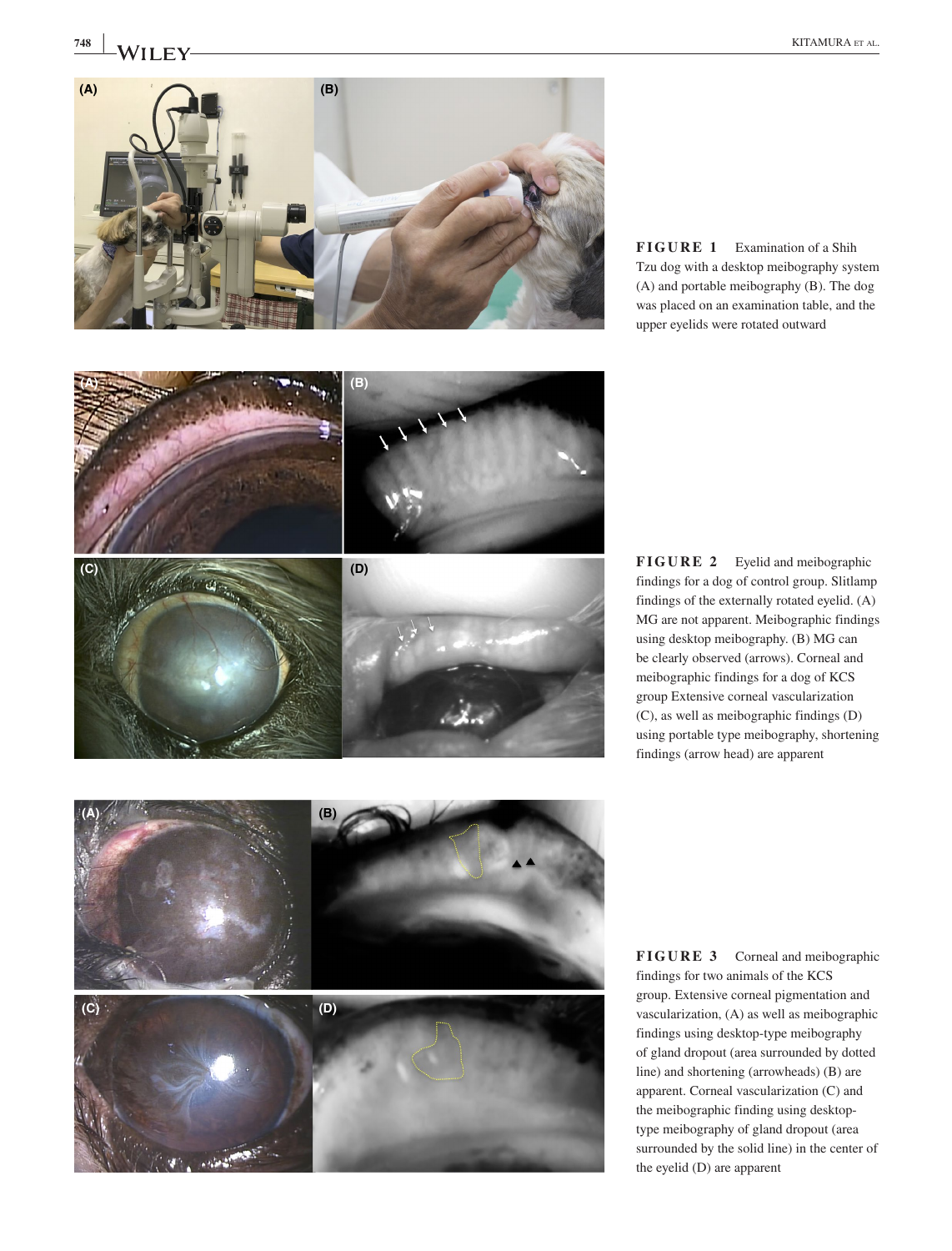

**FIGURE 4** Numbers of eyes with MG shortening or dropout in the control and KCS groups. Dropout was significantly more common in the KCS group than in the control group. \*\**P* < 0.01 (Fisher's exact test); NS, not significant

patients with KCS in whom complete or partial loss of the MGs was noted were classified as Grade 1, except for 1 eye that was classified as Grade 2. Localized changes were often noted. In our study, few animals with KCS had extensive changes in MG morphology, and the reason for this is unclear. However, one possible reason is that chronic inflammation may take a prolonged period of time to cause extensive changes in MG morphology.

MGs secrete lipids via a holocrine mechanism, whereby differentiated cells in MG lobules degenerate and release their lipid contents into the gland ducts, from where they are deposited at the ocular surface through the action of blinking. In our previous study, <sup>8</sup> we compared abnormal findings of meibography with histopathologic analysis. Histological staining revealed that shortening of MGs as detected by meibography was associated with loss of lobular structure and the presence of multiple cysts likely reflecting ductal hyperplasia. In addition, the histological correlates of gland dropout included disintegration of the lobular structure and ducts of MGs as well as the presence of empty vacuole‐like structures within the connective tissue. Although we did not perform a histopathologic examination in the present study, our previous findings thus suggest that the morphological abnormalities detected in eyes with KCS would result in impairment of lipid secretion by MGs. However, noncontact meibography is a means of assessing MG morphology, and cannot detect quality changes in MGs, therefore other examinations or equipment would be needed to examine MG function.

KCS is characterized by quantitative changes in the tear film and acute or chronic inflammation of the conjunctiva and cornea due to activation of the innate and adaptive immunity. Persistence of inflammation over a long period can lead to its spread to the limbus palpebralis and skin surrounding the eye.<sup>15</sup> Given that the orifices of MGs lie within the limbus palpebralis, such inflammation can result in changes to the gland orifices and the tissue surrounding them and in consequent stagnation of their lipid secretory contents. In humans, the chronic obstruction of MG orifices and changes to secretory lipids are thought to lead to dilatation of MG ducts and atrophy of MG acini.16 In the present study, although we did not examine MG orifices and MG lipid properties in detail, the morphological abnormalities detected by meibography

and the inflammatory findings of the limbus palpebralis ob-

served by slitlamp in eyes affected by KCS are likely related. Meibomian gland dysfunction (MGD) is diagnosed in humans on the basis of diffuse MG hypofunctionality as revealed by morphological and functional tests. Treatments for MGD include the administration of oily eyedrops or ointment as well as the application of a hot compress to the eyelids in order to improve MG secretion by melting the pathologically altered meibomian lipids.17-26 Although we did not test MG function in the present study, meibographic examination revealed that morphological changes to MGs were more common in dogs with KCS compared with control animals. The former animals may thus have experienced the accumulation of stagnant lipids secreted by MGs. The treatment of KCS in dogs includes the administration of anti‐inflammatory agents to increase the secretion of lacrimal fluid collaterally by reactivation of functional lacrimal glands tissue. However, our results suggest that further studies are warranted to determine whether treatment to promote meibum secretion or supplementation with components of the lipid layer of the tear film might also be effective for lubrication of the ocular surface to promote smooth blinking in dogs with KCS.

The limitations of the present study include its crosssectional design and the fact that the duration of KCS in the subjects was not known. In addition, the study included only Shih Tzu dogs, a brachycephalic breed that is popular in Japan and in which ocular surface disease is relatively common. Morphological changes to MGs in humans are influenced by various factors including age, eye disease, and sex.<sup>27</sup> The prevalence of MGD, a major cause of dry eye, is 3‐20 times higher in Asians than in Caucasian individuals.28-34 Furthermore, acinar cells in MGs have been found to be affected by steroid hormones such as androgens.<sup>35,36</sup> The neutering of dogs by spaying or castration might therefore affect the morphology of MGs. Further studies are thus warranted to examine the possible effects of sex and breed on MG abnormalities in dogs.

#### **REFERENCES**

- 1. Arita R, Itoh K, Inoue K, et al. Noncontact infrared meibography to document age‐related changes of the meibomian glands in a normal population. *Ophthalmology*. 2008;115:911‐915.
- 2. Arita R, Itoh K, Maeda S, et al. A new developed noninvasive and mobile pen‐shaped meibography system. *Cornea*. 2013;32:242‐247.